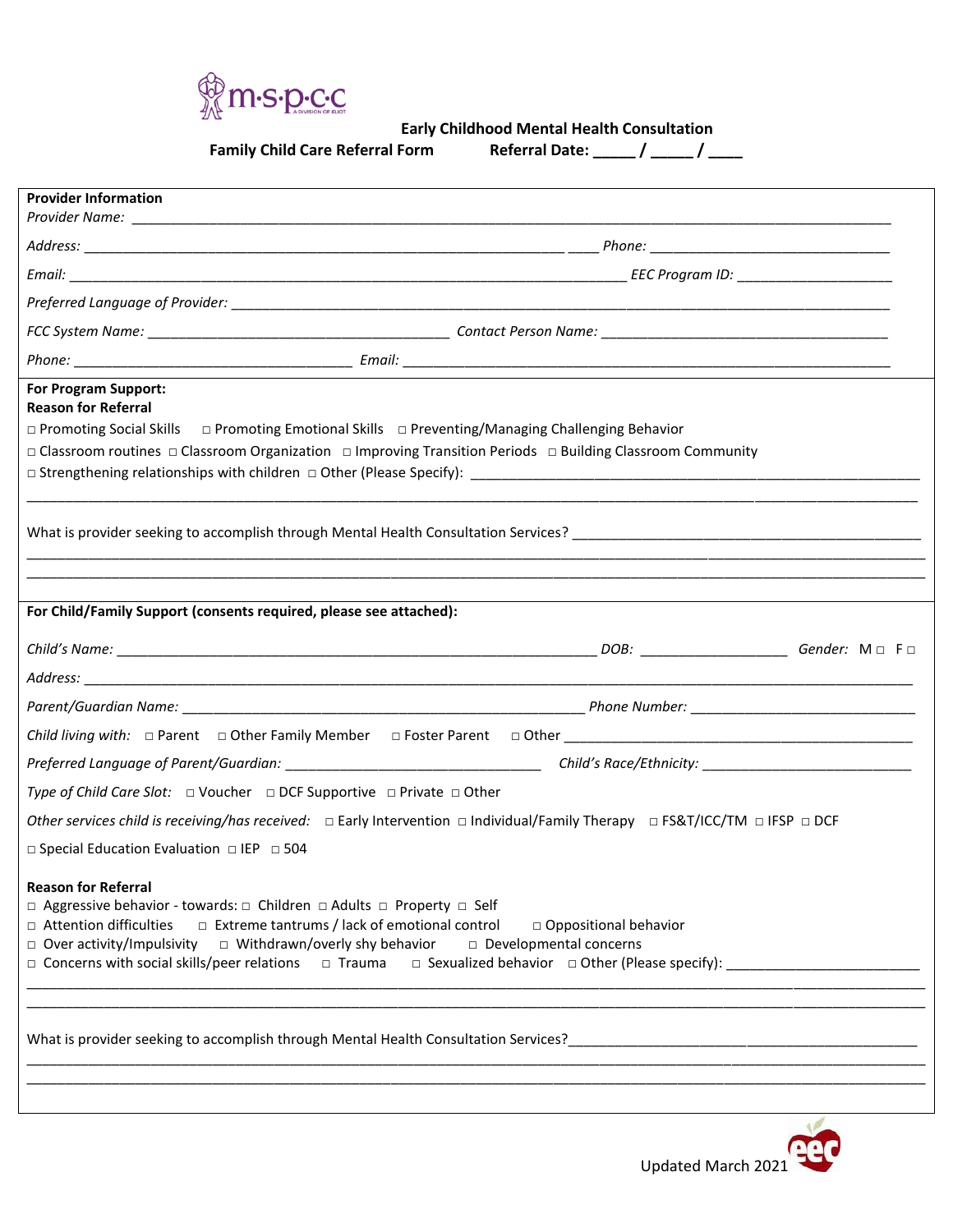

Early Childhood Mental Health Consultation<br>**- / \_\_\_\_\_ / Referral Date: \_\_\_\_\_ / \_\_\_\_\_ / \_**<br>- / \_\_\_\_\_ / weferral Date: \_\_\_\_\_ / \_\_\_\_\_ / \_\_\_\_\_ / \_\_\_\_\_ / **Family Child Care Referral Form Referral Date: \_\_\_\_\_ / \_\_\_\_\_ / \_\_\_\_**

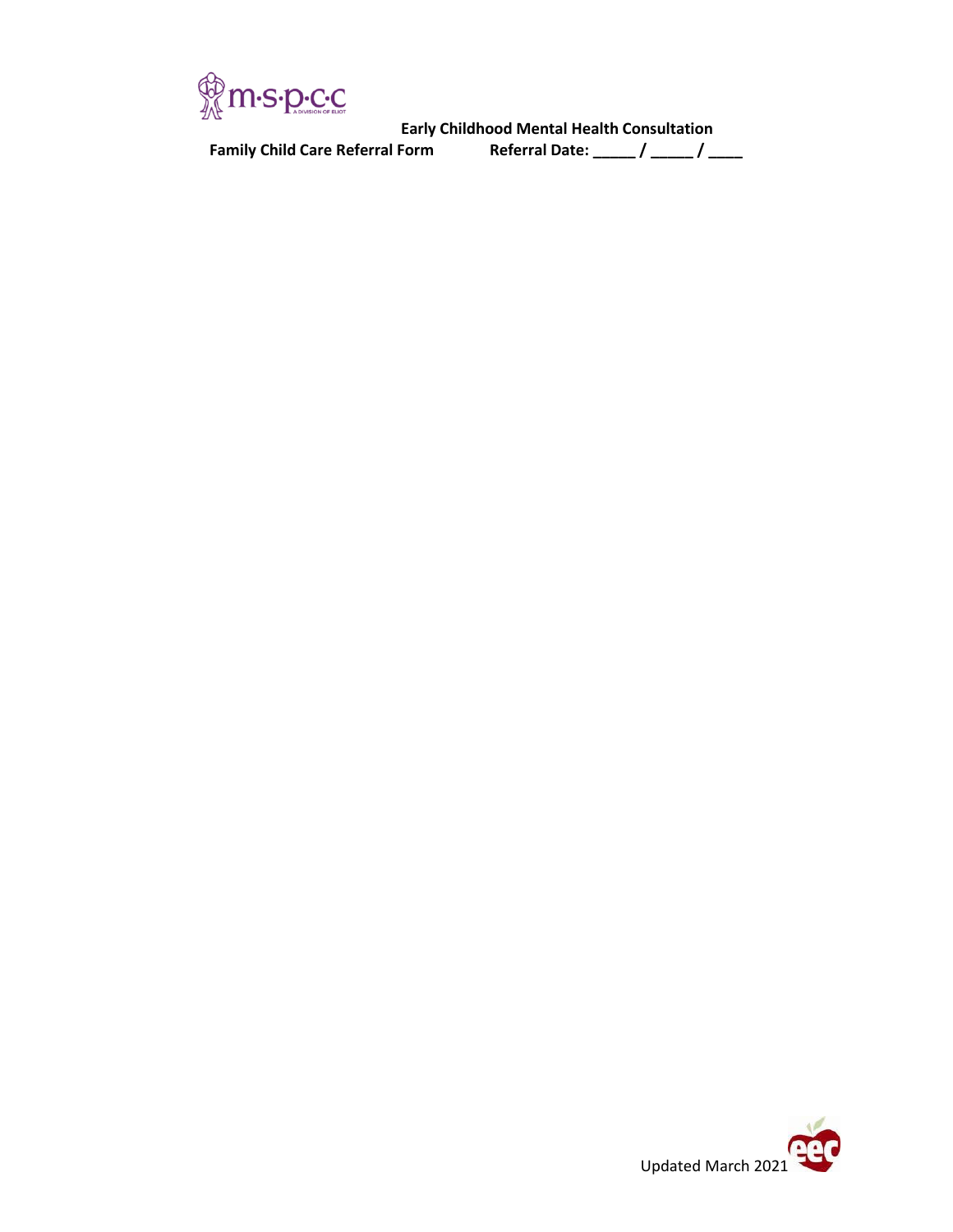

**Eliot Community Human Services Early Childhood Mental Health Consultation**

## **Consent for Services**

*Please check the boxes if consent is given; all boxes must be checked to be considered complete.*

- ⎕ I give my permission for the above mentioned Child care Agency to exchange information about my child with MSPCC's Mental Health Consultation Team.
- ⎕ I give my permission for MSPCC's Mental Health Consultation Team to provide some or all of the following services:
	- 1. Consultation with the child care program's staff regarding behavioral and/or social emotional issues.
	- 2. Consultation with the parent or guardian.
	- 3. Observation of my child in the school/child care setting.
	- 4. Social-emotional, behavioral screening/assessment.
	- 5. Development of an individual behavior support plan.
	- 6. Recommendations for ongoing services.
- ⎕ I understand that someone from the Mental Health Consultation Team will be contacting me and keeping me updated on all of the services that are recommended and/or provided.

**\_\_\_\_\_\_\_\_\_\_\_\_\_\_\_\_\_\_\_\_\_\_\_\_\_\_\_\_\_\_\_\_\_\_\_\_\_\_\_\_\_\_** \_\_\_\_\_\_\_\_\_\_\_\_\_\_\_\_\_\_\_\_\_\_\_

Parent/Guardian Signature Date

*Fax Referral to Program Director at 857-288-4612 or email to mhcintake@eliotchs.org*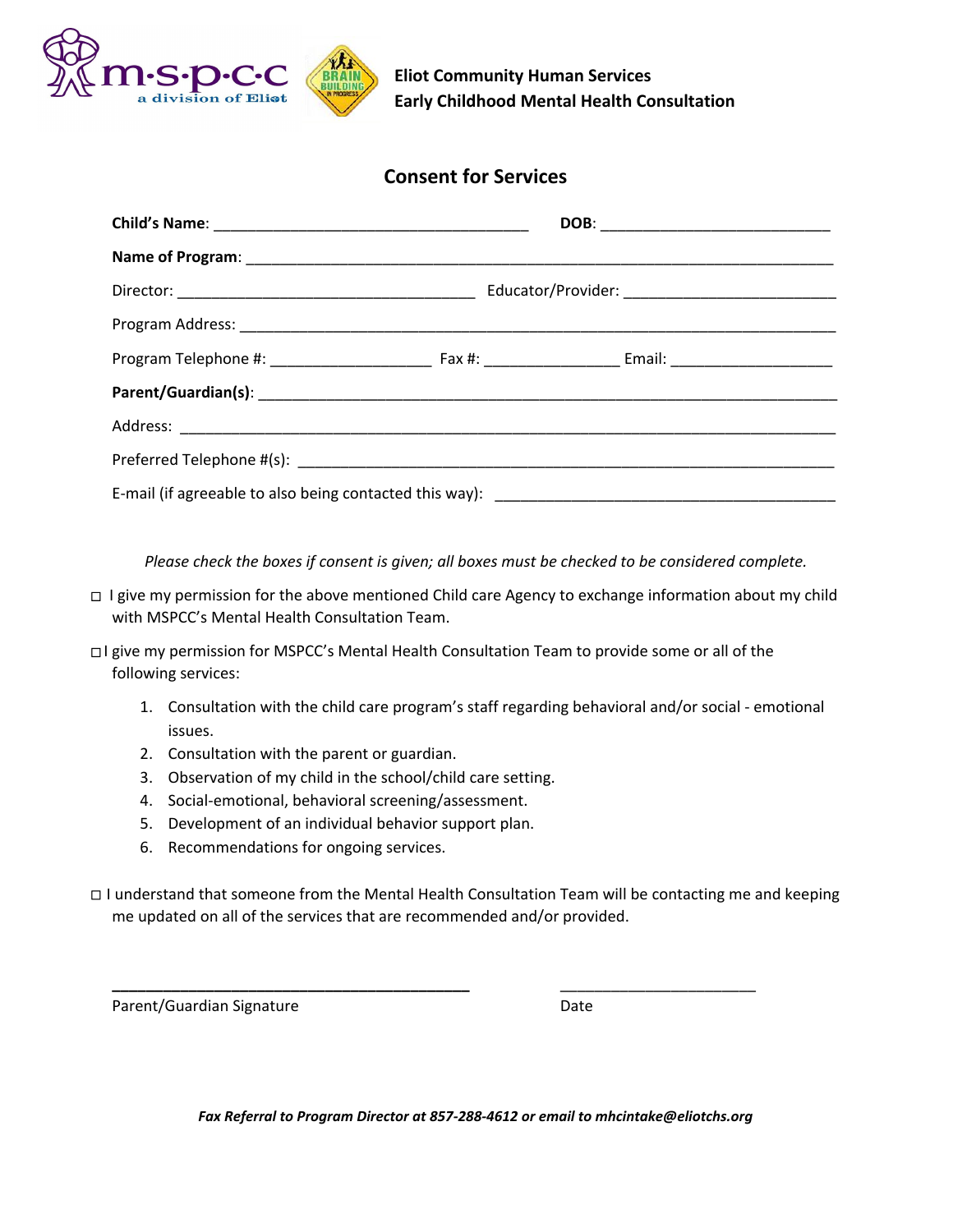

## **Early Childhood Mental Health Consultation Consent for Video Observation and Coaching Services**

| <b>Child's Name:</b> |  | DOB. |  |
|----------------------|--|------|--|
|----------------------|--|------|--|

By signing this form, I authorize MSPCC/Eliot Community Human Services to provide ongoing virtual observation and consultation services for my child as they collaborate with child-care staff regarding the development of social-emotional skills in young children. Services will include classroom observation and consultation regarding specific strategies to promote these skills.

Due to the current Department of Early Education and Care (EEC) Health and Safety Guidelines which prohibits outside visitors, observations will be provided using a virtual platform. Virtual observations will **NOT** be recorded. This virtual observation will only be accessible to assigned Early Childhood Mental Health Consultation staff and program director.

I understand that I have the right to withhold my consent to the use of virtual observation in the course of my child's consultation service at any time, without affecting my child's right to future consultation services. I understand that by signing this form I may revoke my consent in writing at any time. As long as this consent is in force (has not been revoked) MSPCC/Eliot Community Human Services may provide services to my child via virtual platform without the need for me to sign another consent form.

Please contact Early Childhood Mental Health Consultation program director, Jayna Doherty, with additional questions at 508-688-5408 or jdoherty@eliotchs.org.

| <b>Parent Name Print:</b> |  |  |  |
|---------------------------|--|--|--|
| <b>Parent Signature:</b>  |  |  |  |

**Date:** \_\_\_\_\_\_\_\_\_\_\_\_\_\_\_\_\_\_\_\_\_\_\_\_\_\_\_\_\_\_\_\_\_\_\_\_\_\_\_\_\_\_\_\_\_\_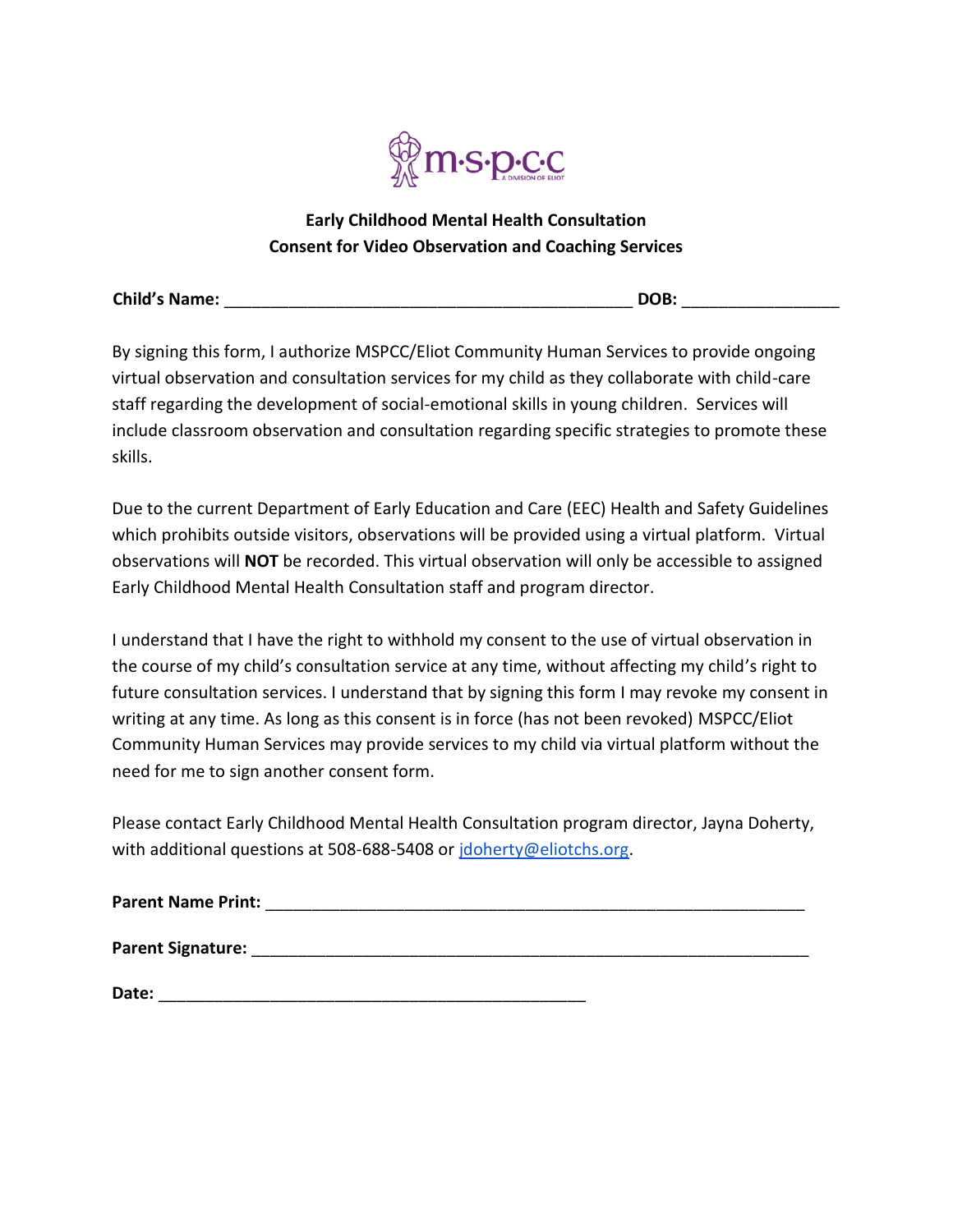Dear Parent/Guardian,

The Massachusetts Department of Early Education and Care (EEC), Early Childhood Mental Health Consultants, (ECMHC) and \_\_\_\_\_\_\_\_\_\_\_\_\_\_\_\_\_\_\_\_\_\_\_(the "Program")

are working together to prevent, identify, and reduce the impact of behavioral and emotional distress upon young children through the use of on-site early childhood mental health consultation and mentoring. In addition, this work includes training and coaching in order to strengthen program leaders, and to strengthen the capacities of administrators and educators capacities to reflect, problem solve, and be effective in their roles to identify risks and prevent or reduce social-emotional and behavioral concerns that might arise.

As part of a broader comprehensive statewide system of mental health supports for children and families, EEC aims to provide a statewide system of ECMHC services. The consultation services funded through this grant are designed to provide support and guidance to programs, educators, and families to address the developmental, social and emotional, and behavioral challenges of infants and young children that will support healthy development, reduce the suspension and expulsion rate in early education and care settings, and promote school success.

The Consent Form below requests your permission to share information, which is not considered personally identifiable information, to EEC in an aggregate format in order for EEC to understand the effect of such services and to provide information on the much needed services for social emotional services supports for children and families.

The Consent Form also requests your permission to share the data with other agencies of the Commonwealth of Massachusetts. The data to be shared will not be connected to a child, classroom, or program. **Please note that we will combine (aggregate) the data of many children and will not identify any specific individual child.** All personally identifiable linked to a specific child **will be confidential to ensure the privacy of your child and you.** If you do not wish to have any information shared, you may decline this option. Declining this such option will have no impact upon child's early care and education program's ability able to request support through the Early Childhood Mental Health Consultation, and no information will be shared.

If you choose to participate in the Early Childhood Mental Consultation Supports through your early care and education program, please complete the Consent Form below. Thank you!